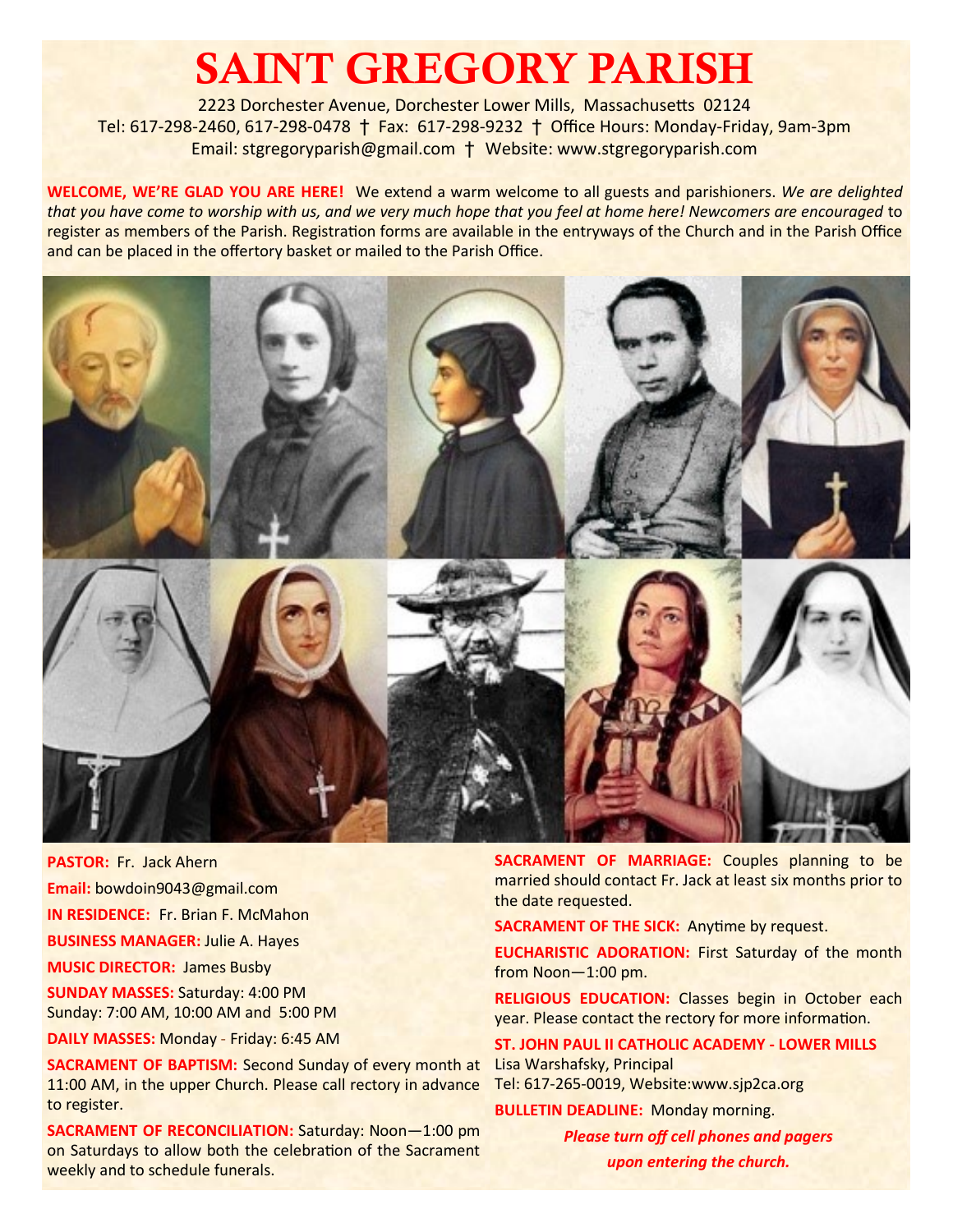

The world and those who dwell therein." **Psalm 24:1** 

# Mass Intentions

#### **SATURDAY, OCTOBER 31**

4:00 PM John Sheehan (15th Anniversary)

#### **SUNDAY, NOVEMBER 1**

| $7:00$ AM | Patricia & Francis Harte, Barbara &  |
|-----------|--------------------------------------|
|           | Joseph Kain, Gertrude Chambers and   |
|           | <b>Charles Murphy (Memorial)</b>     |
| 10:00 AM  | <b>Marie Sebastian (Memorial)</b>    |
| 5:00 PM   | <b>Rita Browne (2nd Anniversary)</b> |

#### **MONDAY, NOVEMBER 2**

6:45 AM Alice O'Boy (13th Anniversary)

#### **TUESDAY, NOVEMBER 3**

6:45 AM William Kennedy, Jr. (Birthday Memorial)

#### **WEDNESDAY, NOVEMBER 4**

6:45 AM John & Josephine Troy (Memorial)

#### **THURSDAY, NOVEMBER 5**

6:45 AM Parishioners of St. Gregory Parish

#### **FRIDAY, NOVEMBER 6**

6:45 AM Special Intention (Maggy Guerrier)

#### **SATURDAY, NOVEMBER 7**

4:00 PM John & Christine Kelley (61st Wedding Anniversary –Memorial)

#### **SUNDAY, NOVEMBER 8**

| $7:00$ AM | <b>Helen and Henry Lunny (Memorial)</b> |
|-----------|-----------------------------------------|
| 10:00 AM  | Kimberly Johnson (6th Anniversary)      |
| 5:00 PM   | <b>Ann Hue Nguyen (Anniversary)</b>     |

#### **Election Prayer**

"Holy Spirt, pour forth your wisdom upon us to enlighten our voting choices, and pour forth your love upon us so that we may love all of our brothers and sisters."

#### **Please keep in your prayers**

Please pray for all those who have died recently that they may rest in God's peace. Please also remember their families and friends that they might know the gift of God's loving consolation.

# **Parish Offertory—Sunday, October 25, 2020**

**\$4,882.00** (includes online and mailed in giving) To Give online go to **stgregoryparish.com** and click on the green button "get started". If you need help, feel free to call Julie at the rectory during office hours.



**Confirmation and First Communion Classes**

Given the present concerns concerning on site classes we have made changes in the way the classes will be offered.

**Confirmation Classes:** We will have remote classes beginning the third Wednesday evening in November. If you are interested please email [bowdoin9043@gmail.com](mailto:bowdoin9043@gmail.com) and a registration form and class schedule will be forwarded to you.

**First Communion Classes:** If you are interested in having your 2<sup>nd</sup> Grade child receive First Communion in the Spring please email Julie Hayes in the office

[stgregoryparish@gmail.com](mailto:stgregoryparish@gmail.com) We hope to begin instruction early 2021.

# **10 American Saints—Cover Photo**

On the cover of today's bulletin are the following American saints:

- 1. St. Isaac Jogues, SJ
- 2. St. Frances Xavier Cabrini, MSC
- 3. St. Elizabeth Ann Seton, SC
- 4. St John Neumann, CSsR
- 5. St. Katharine Drexel, SBS
- 6. St. Mother Théodore Guérin
- 7. St. Rose Philippine Duchesne, RSCJ
- 8. St. Damien de Veuster of Molokai, SSCC
- 9. St. Kateri Tekakwitha
- 10. St. Marianne Cope, OSF

To learn about these saints, go to: www.usccb.org/beliefs-and-teachings/how-weteach/new-evangelization/year-of-faith/saints-forthe-year-of-faith.cfm